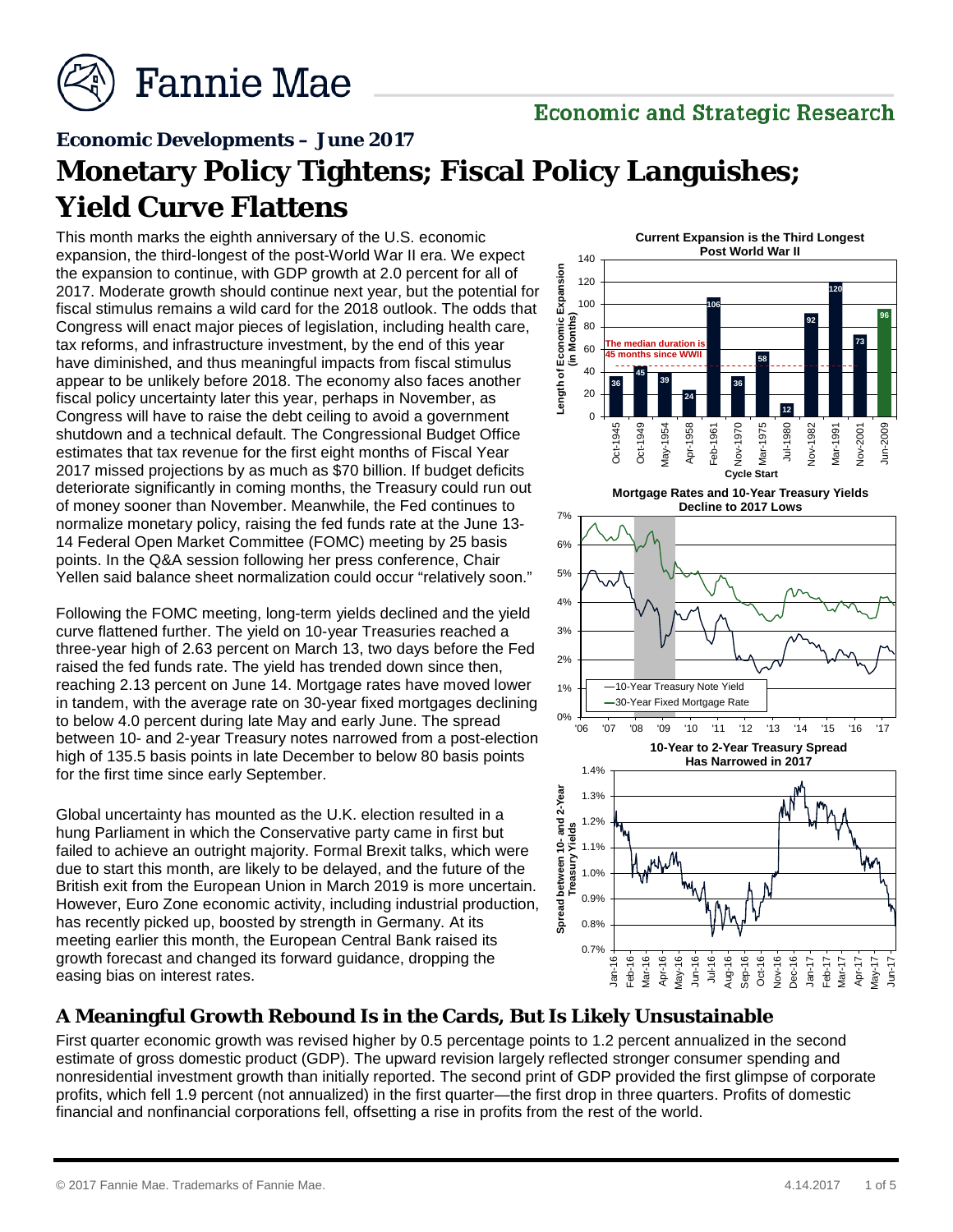

Incoming data support our prior forecast that economic growth will rebound to 2.9 percent annualized in the second quarter. Real personal income and real consumer spending both grew 0.2 percent in April. Furthermore, an upward revision to first quarter consumer spending pushed March's gain higher to a strong 0.5 percent. The trend in consumer spending last quarter was consistent with our belief that unseasonably warm weather, which reduced demand for utilities, and delays in tax refunds temporarily restrained spending growth. By March, however, tax refunds appeared to have caught up with year-to-date disbursements of recent years, providing a boost for consumer spending moving into the second quarter. However, auto sales fell in May for the fourth time in five months, supporting our view that sales likely peaked last year, and retail sales dropped in May, though prior months' data were revised higher. All factors considered, we expect consumer spending growth to rebound to 3.1

**Drop in Car Sales Drives Decline in Total** 



percent annualized this quarter from 0.6 percent in the prior quarter. However, this quarter's strong rebound is unlikely to be sustainable, and consumer spending growth should moderate during the second half of the year, weighed down by durable goods spending.

For the current quarter, an inventory investment swing should also support growth. After subtracting more than one percentage point from growth during the first quarter, we expect inventory investment to contribute to growth as businesses increase production to build stockpiles to more sustainable levels. Nonresidential and residential investment growth will likely slow from the stellar performance in the prior quarter. Government spending is expected to add to growth, boosted by a rise in defense spending, but net exports should drag on growth.

#### **Consumer Fundamentals Are Mixed**

The second estimate of GDP showed a sizable downward revision in wage and salary income for the fourth quarter. Real disposable personal income increased 1.7 percent annualized in the first quarter, but the 2.0 percent increase for the fourth quarter was revised sharply lower to show a 0.3 percent drop. The personal saving rate for the first quarter rose to 5.2 percent, up from 4.9 percent in the prior quarter, which received a 0.6 percentage point downgrade.

The May jobs report also suggested that hiring and wage growth have lost some steam. Nonfarm payrolls rose 138,000 on the heels of downward revisions of 66,000 jobs for the prior two months. The three-month moving average gain has steadily declined from 201,000 in February to 121,000 in May. Retail trade was hit particularly hard, losing over 80,000 jobs between February and May—the first time the sector experienced such losses since 2009. Meanwhile, wages have shown no signs of heating up amid reduced slack in the labor market, with average hourly earnings posting an annual gain of just 2.5 percent for the second straight month—the weakest gain since August.

While a separate household survey showed that the unemployment rate ticked down to 4.3 percent, a 16-year low, the decline was caused by a large decrease in the labor force that outpaced a decline in household employment. The labor force participation rate fell 0.2 percentage points to 62.7 percent, the lowest reading this year.

One silver lining is the ongoing decline in the broadest measure of labor underutilization, the U-6 unemployment rate, which includes

**The Retail Trade Sector Takes A Big Hit**



**The Number of Discouraged Workers Declines** 

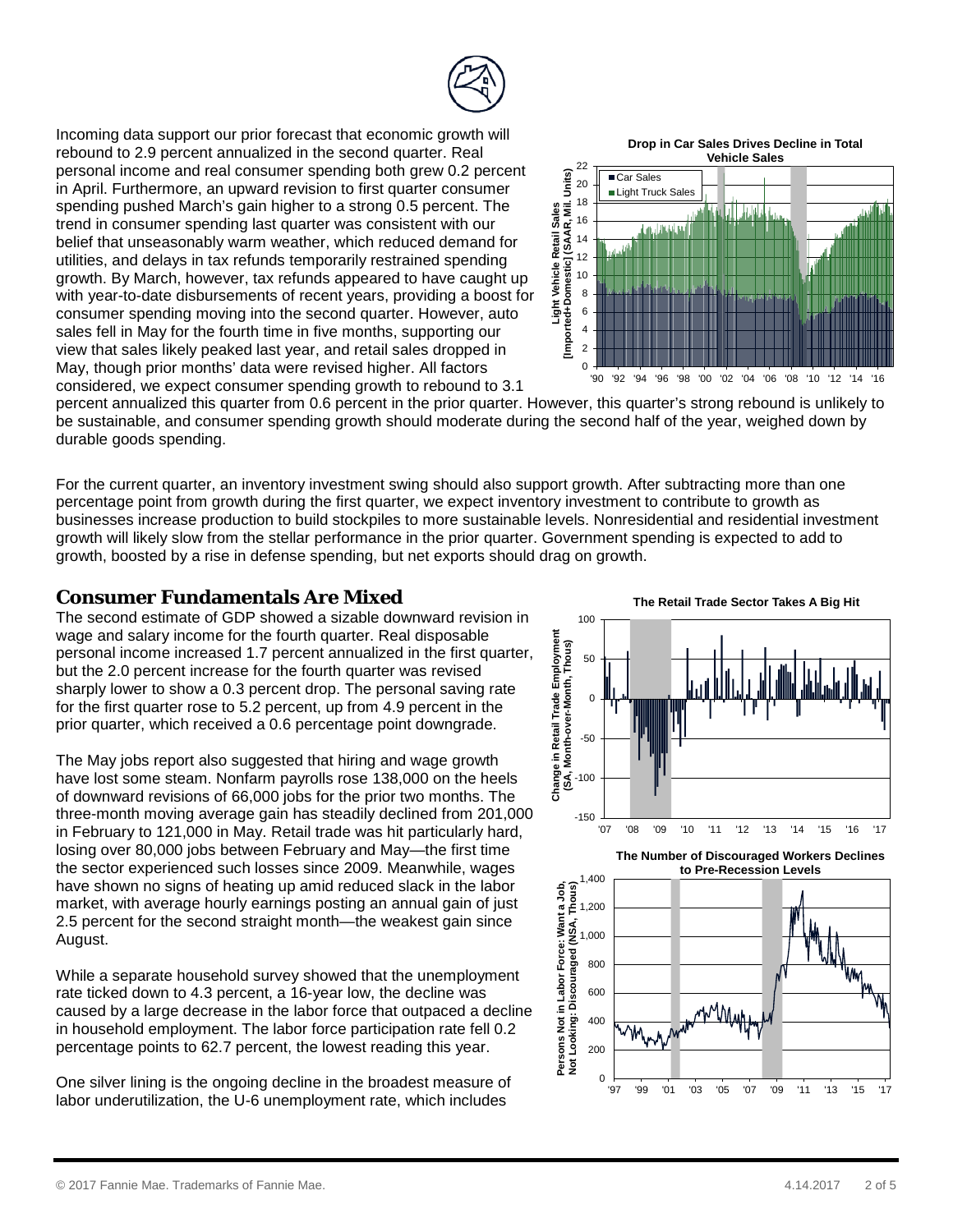discouraged workers and part-time workers who prefer full-time jobs. The rate fell two ticks to 8.4 percent, the lowest level since November 2007. Notably, the number of discouraged workers fell to just 355,000, the lowest reading since November 2007. The number of part-time workers who want full-time jobs has declined steadily since August 2016, but remains well above pre-recession levels.

The Job Openings and Labor Turnover Survey (JOLTS), which is released with a one-month lag to the jobs report, suggests a shortage of skilled labor may have partly restrained hiring. Since February, the job openings rate has exceeded the hires rate. In April, the jobs openings rate rose two-tenths to 4.0 percent, tying an all-time high, while the hires rate fell one-tenth to 3.5 percent, marking a one-year low. The 0.5 percentage point gap between the job openings and hires rates is the largest since the survey's inception in 2000. The growing gap between job openings and hires rates suggests firms are having a difficult time finding qualified workers to fill open positions.

While the trends in hiring and wages disappointed, data from the Financial Accounts of the United States were upbeat, as household (including nonprofit organizations) net worth—assets minus liabilities—grew \$2.35 trillion to \$94.8 billion during the first quarter, boosted by gains from both stocks and home equity. Net worth as a share of disposable personal income rose to a record high. While research suggests that the propensity to consume from an increase in wealth is smaller than from a similar increase in income, improving household balance sheets are a positive for consumers.

### **Monetary Policy Uncertainty Beyond June Has Increased**

Although hiring has slowed markedly, the labor market appears to be at or near full employment. At the same time, inflation pressure has cooled. After exceeding the Fed's 2.0 percent target in February, the annual rise in the Fed's favored measure of inflation—the personal consumption expenditures (PCE) deflator—moderated for the second consecutive month in April, dropping to 1.7 percent. Since the March FOMC meeting, the unemployment rate has fallen 0.4 percentage points while the annual growth in PCE moved 0.2 percentage points farther away from the target, providing mixed signals for the Fed. Another measure of inflation, the Consumer Price Index, moderated further in May, with the annual inflation slowing to 1.9 percent—the smallest gain since November. The annual increase in core prices also moderated to 1.7 percent, the slowest pace in two years.

The statement following the June meeting noted that annual inflation has declined recently to below 2.0 percent, and the committee expects it to remain below the target in the near term. The statement offered new detail on how the Fed will taper reinvestment of principal payments from its securities holdings, although it provided no specifics on when the process balance sheet normalization would begin, other than "this year." Our forecast calls for another rate hike

**The Gap Between Job Openings and Hires** 





**Fed's Favored Inflation Measure Falls Further Below the Two-Percent Target**

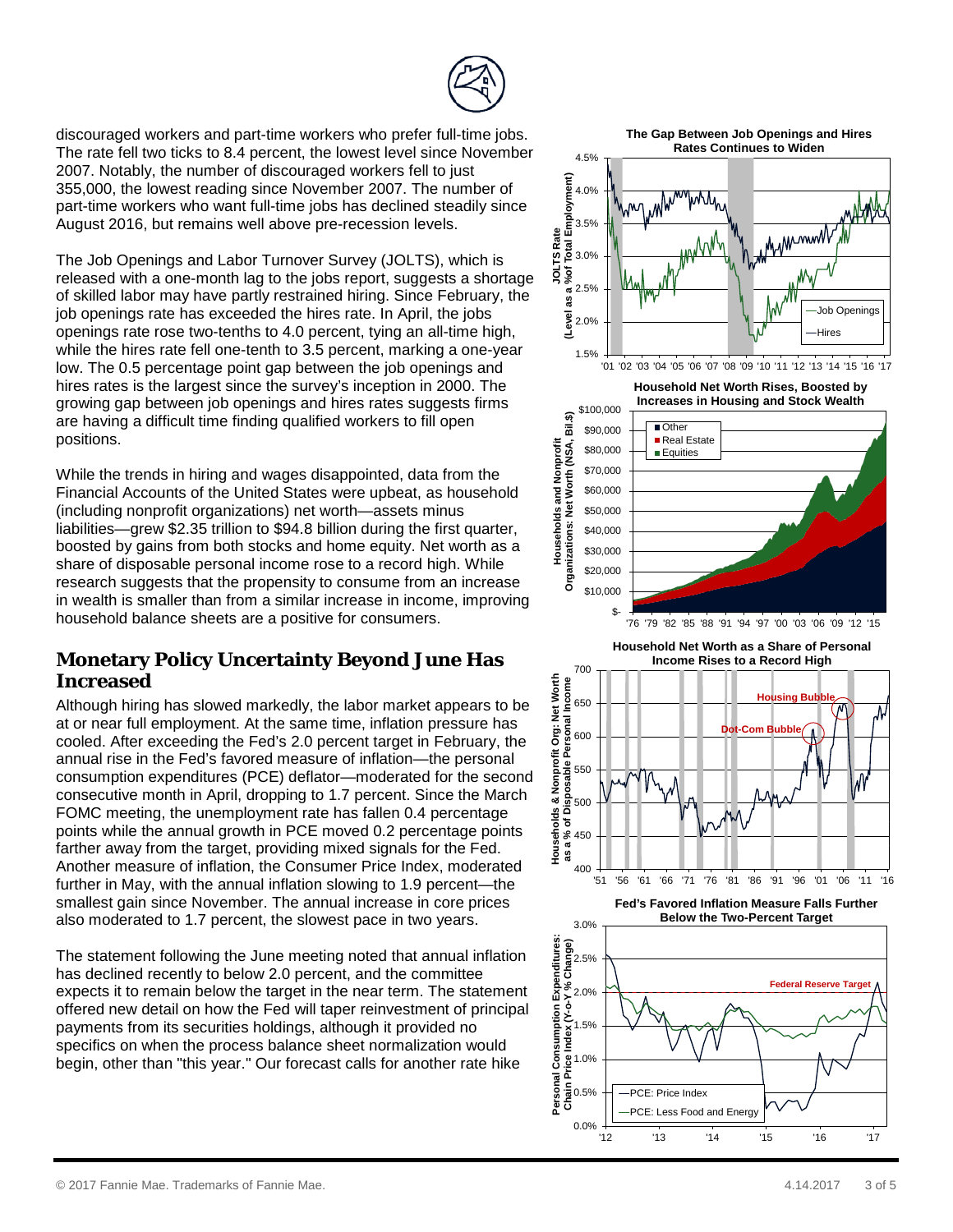

in September and a start of reinvestment tapering in December. However, the slowdown in hiring and muted inflation and wage pressures could delay the Fed's intended path of monetary policy normalization.

## **For Housing, the Song Remains the Same**

The narrative for the housing market has not changed over the past year: labor shortage continues to restrain homebuilding, and tight inventory constrains sales and boosts home prices. Year to date through April, single-family starts were up 7.0 percent, significantly greater than a 1.9 percent gain for multifamily starts. The small gain in year-to-date multifamily starts reflects the maturity of that sector's expansion, which we believe peaked last year. Single-family starts remain near levels witnessed in a typical recession prior to the last downturn. Labor shortage remains a lingering issue for the residential construction industry, according to various private surveys of home builders. The JOLTS survey corroborates those results. The April survey showed that the job openings rate for the construction industry jumped to the highest reading since September, while the quits rate a gauge of workers' confidence—remained at an expansion high for the third consecutive month.

One piece of encouraging news is that builders appear to be responding to demand for smaller homes. The share of completed new single-family homes with less than 2,400 square feet of floor area rose in 2016 for the first time since 2009. If this trend continues, it could help alleviate the critically tight supply in the lower end of the market.

After rising to expansion bests in March, both new and existing home sales pulled back in April. Unusually warm winter weather, combined with declining mortgage rates in January and February, likely pulled forward some sales into the first quarter.

Tight inventory in the existing home market continues to constrain sales. While the number of homes for sale saw a seasonal rise in April, it remains significantly below last year's level, continuing annual declines that extend back nearly two years. The number of days on the market fell to a fresh record low, and the months' supply remained historically tight at 4.2 months, versus 4.6 months last April.

Lean inventory is a boon for home prices. The CoreLogic House Price Index, the measure used by the Fed to estimate the value of real estate assets, posted a 6.9 percent annual gain in April—the strongest rise since May 2014. Strong home price appreciation during the first quarter helped boost homeowners' equity, which has now surpassed its previous peak recorded 11 years ago, according to the Financial Accounts of the United States. On the debt side, single-family (1-4 unit properties) mortgage debt outstanding rose 1.9 percent annualized, the weakest quarterly gain in a year.

While robust home price gains have helped spur increases in household wealth, they have restrained home purchase affordability. The [Fannie Mae National Housing Survey®](http://www.fanniemae.com/portal/media/corporate-news/2017/may-home-purchase-sentiment-index-6566.html) for May suggests that high and rising home prices continue to favor sellers. The net share of Americans who reported that now is a good time to buy a home, which

**Single-family Starts Remain at Historically Depressed Levels**